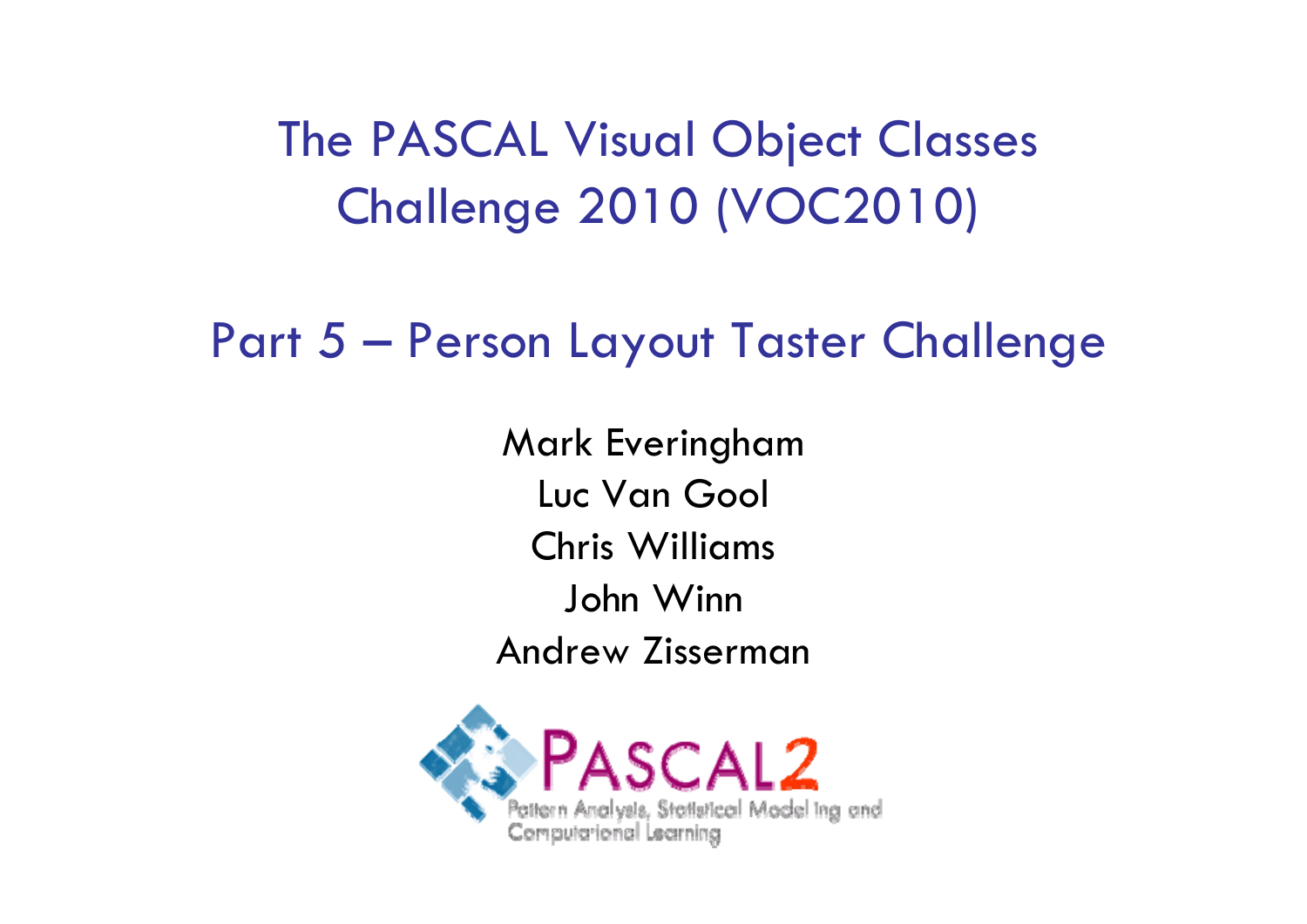# Person Layout Taster Challenge

 Given the bounding box of a person, predict the positions of head, hands and feet.







**Encourage research on more detailed image** interpretation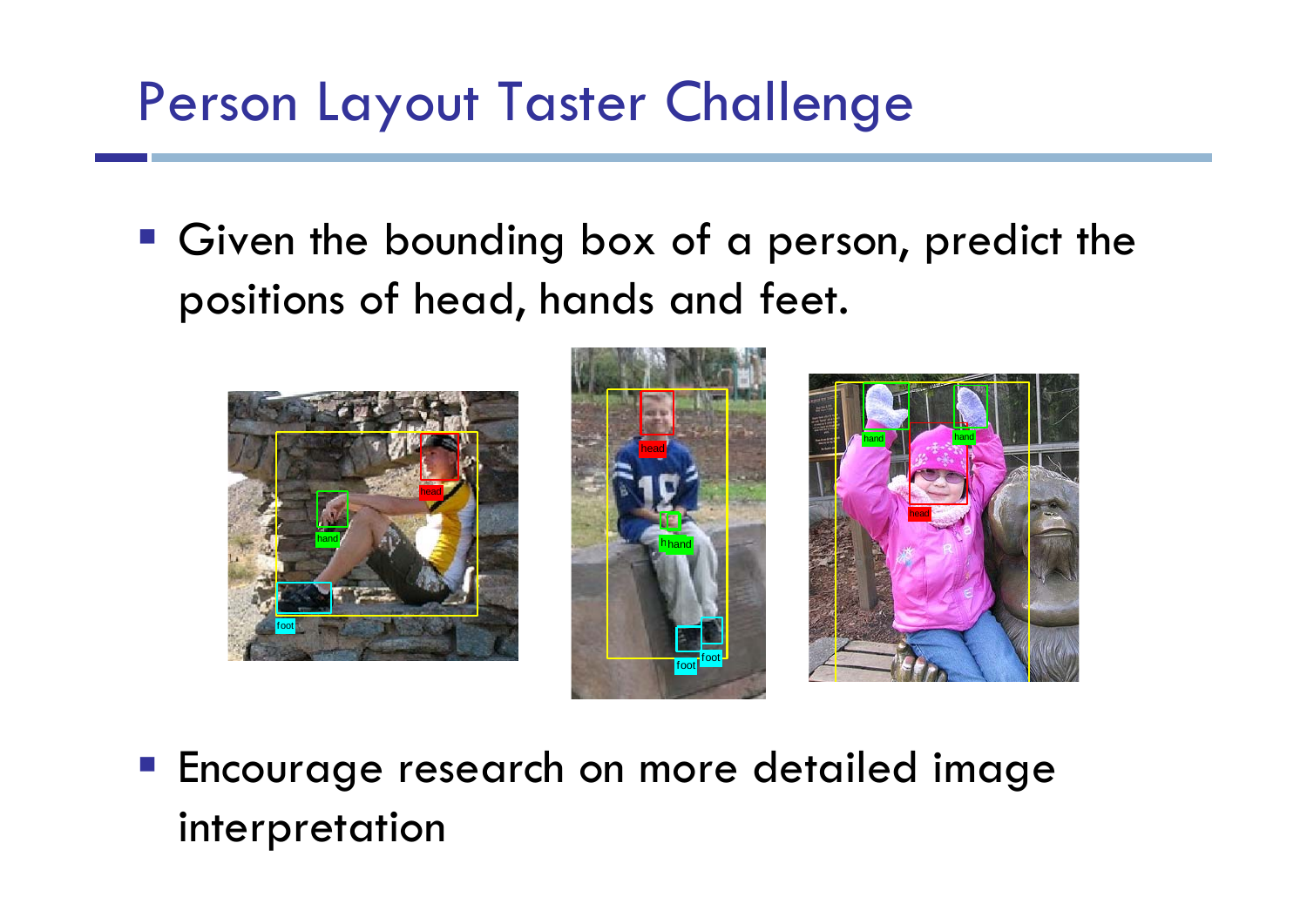## Dataset Statistics

**Around 20% increase in size over VOC2009** 

|                | <b>Training</b> |       | <b>Testing</b> |       |
|----------------|-----------------|-------|----------------|-------|
| <b>Images</b>  | 376             | (317) | 320            | (269) |
| <b>Objects</b> | 576             | (475) | 505            |       |

VOC2009 counts shown in brackets

- Set of images taken (and removed) from main dataset
- **Images contain only people (none of other 19** classes)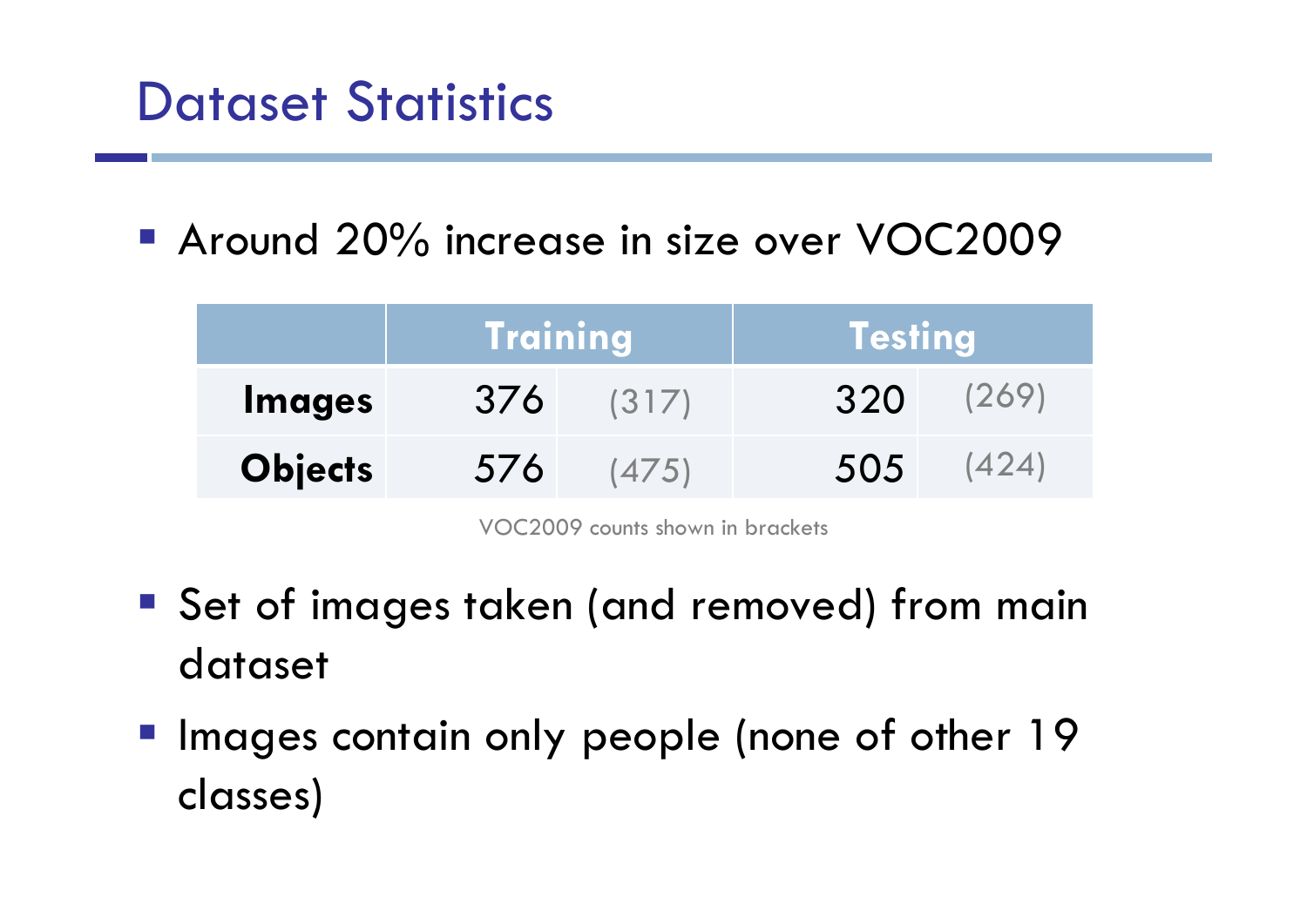# **Evaluation**



- 2010: Treated as three **separate** detection tasks: Head, Hands, Feet
- **E**valuation by AP as in main detection task
- **2007-9** required correct prediction of set of parts visible and bounding boxes: not sensitive enough
- **Invitation: propose a better evaluation scheme!**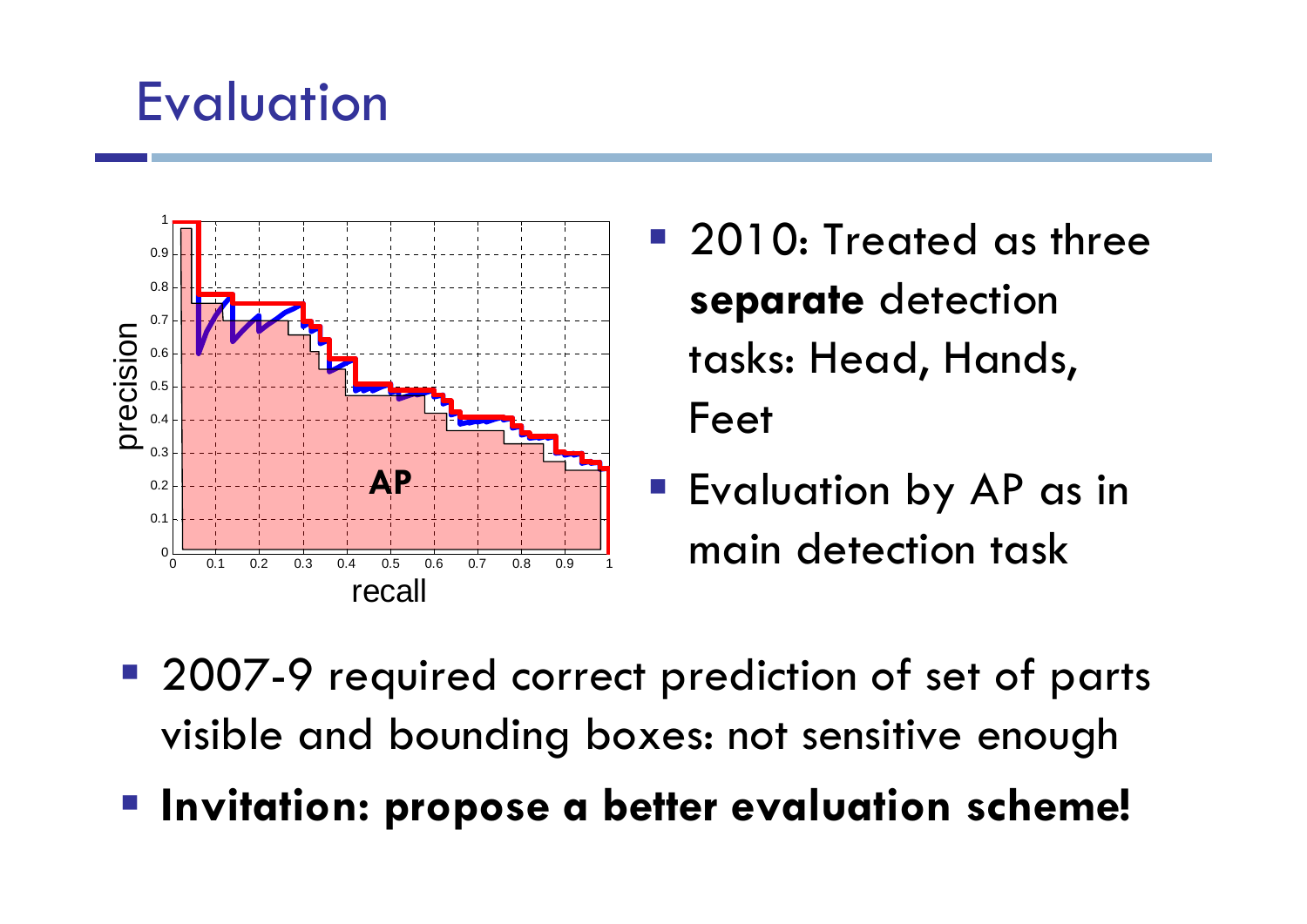## Results

- $\left\vert \cdot\right\vert$  Two methods, both using detectors trained on other data
	- $\mathcal{L}_{\mathcal{A}}$ Oxford method does not attempt to detect feet

|                                 | Head Hand Foot |     |
|---------------------------------|----------------|-----|
| BCNPCL_HumanLayout 74.4 3.3 1.2 |                |     |
| OXFORD SBD 52.7 10.4            |                | 0.0 |

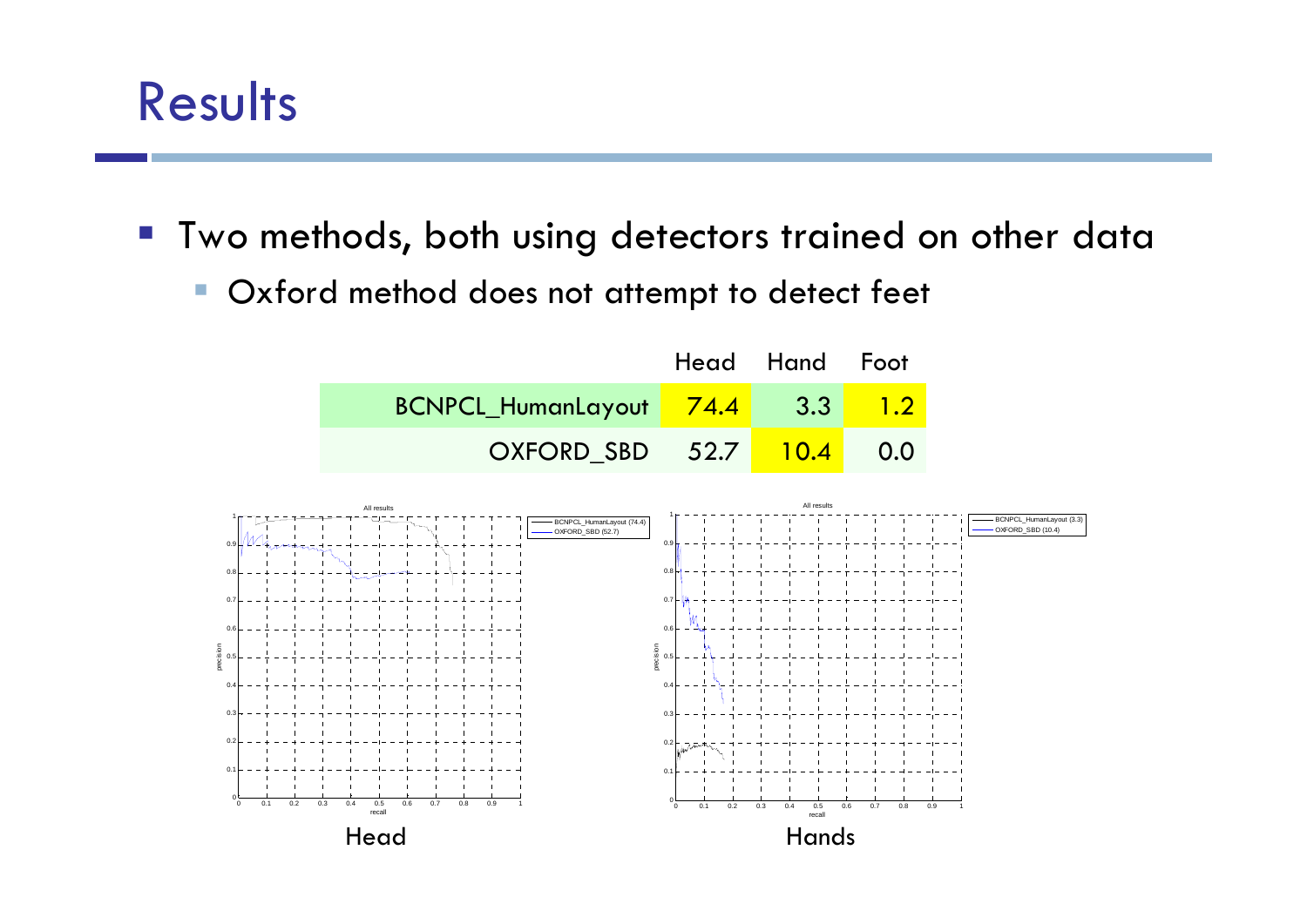#### **Combining detectors for human layout analysis.**

M. Drozdzal, A. Hernández, S. Seguí, X. Baró, S. Escalera, A. Lapedriza, D. Masip, P. Radeva, J. Vitrià Barcelona Perceptual Computing Lab *Universitat de Barcelona, Computer Vision Center, Universitat Oberta de Catalunya*

**Assumption**: The head is visible and is the most reliable human part to detect. Head position is used as an anchor point for detecting other parts (hand and feet).



#### **HEAD Average Precision %: 74.4**

The head is detected by integrating evidences from several state‐of‐the‐art part detectors: **frontal and profile faces** (OpenCV), **person parts** (*Felzenszwalb et al*), **informative poselets** (selected from the full set of *Bourdev at al*), and pictorial models (*Ramanan et al*.).

Integration is based on **weighted hierarchical clustering** of head windows hypothesis.



#### **HANDS Average Precision %: 3.3**

A specific **skin model** is extracted from the detected face. The image is segmented using Mean Shift with color information. Then, hand blobs are seeked using the learned skin model and specified geometric constraints.



#### **FEET Average Precision %: 1.2**

We use <sup>a</sup> person detection system proposed by *Felzenszwalb et al.* We have selected two 2 full body models which include feet in their components. For each model we choose the component related to the leg position. Inside the leg box the foot box position is learned by cross‐validation.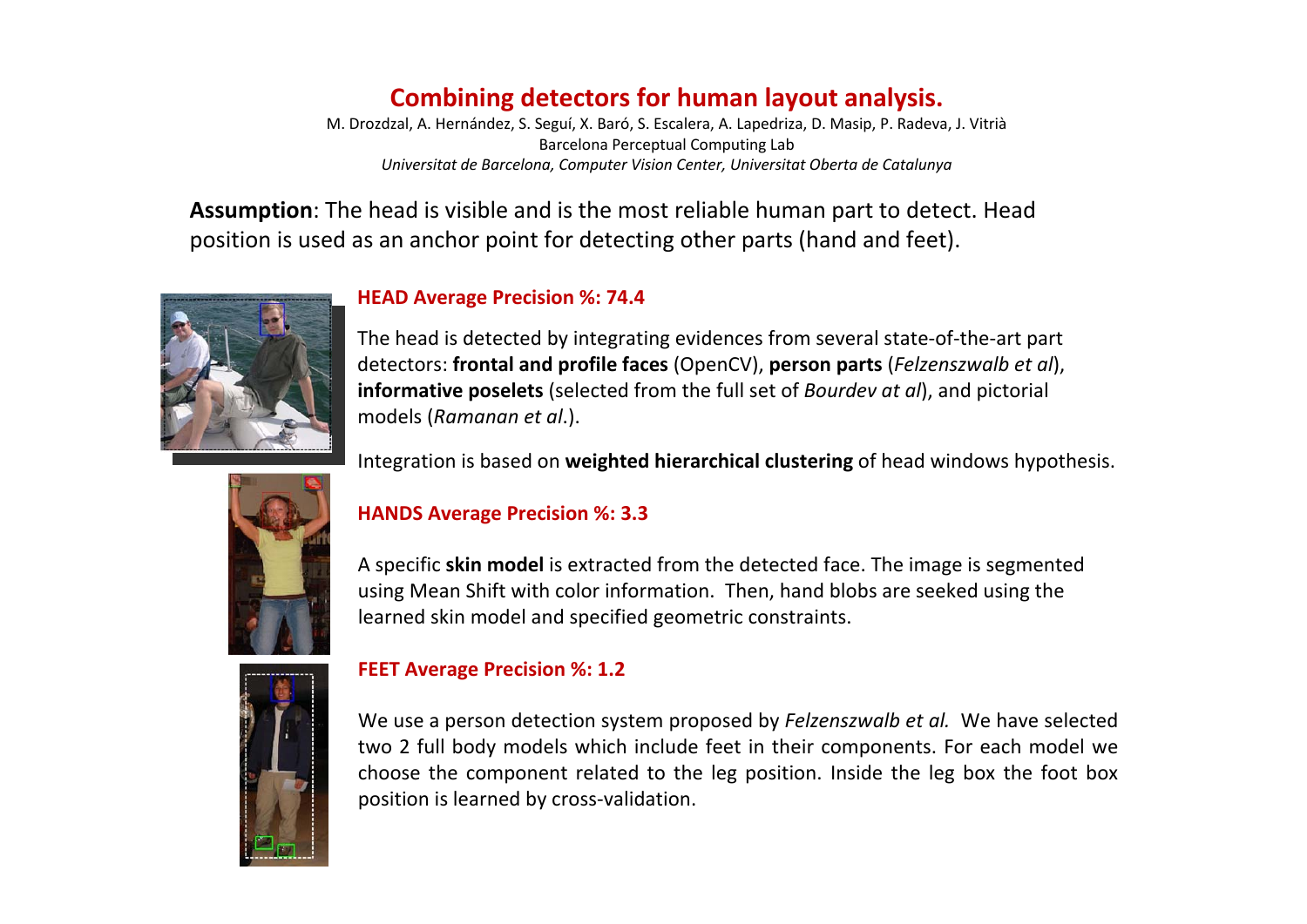## OXFORD SBD: Skin Based Layout Detection - I

- 1. Skin detection learn image specific skin colour classifier
	- detect upper body and face (using latent SVM Felzenszwalb *et al.*  detector)
	- detect skin pixels on face using a general skin classifier
	- learn image specific skin classifier from these pixels and their neighbours
	- classify image pixels to detect skin regions









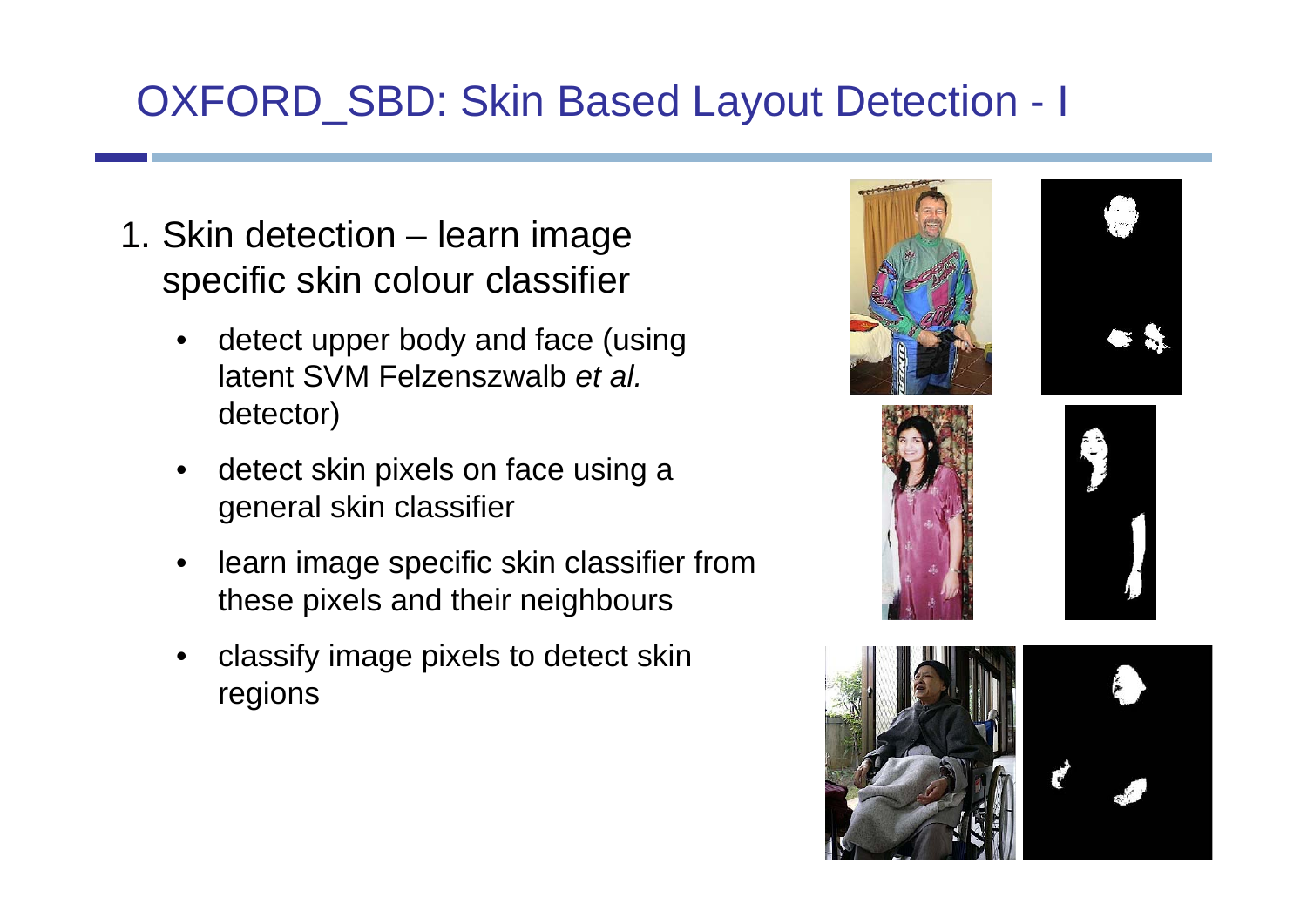## OXFORD\_SBD: Skin Based Layout Detection - II

- 2. Hypothesize hands
	- on isolated blobs
	- at the end of arm shaped regions
- 3. Verify and score hands using:
	- a hand classifier (RBF SVM on HOG)
	- upper body pictorial structure
- 4. Rank images based on hand score

Note, feet are not considered







verified detections